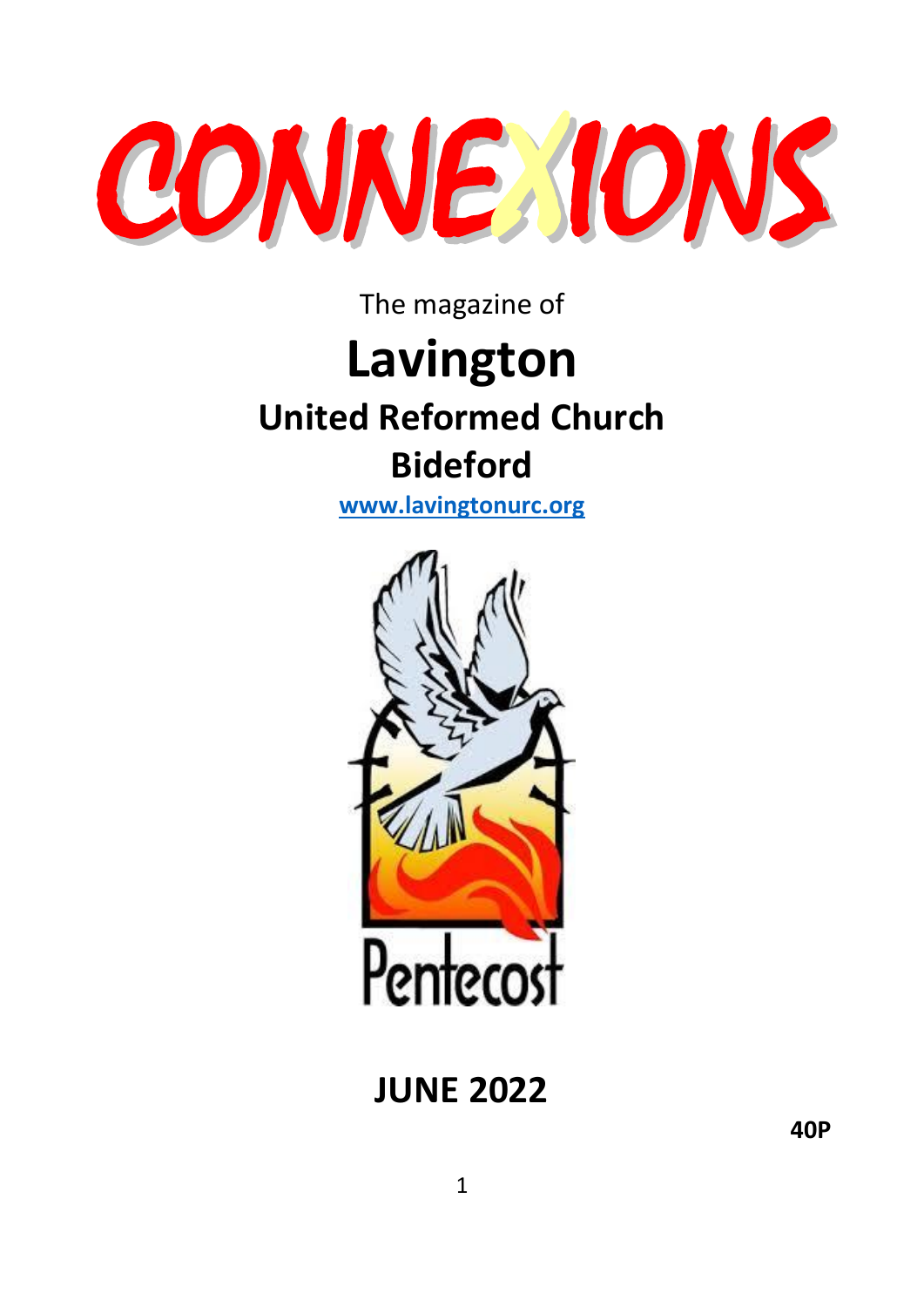## **JUNE DIARY**

| Sun. | 5 <sup>th</sup>  | 11.00am | Pentecost Worship - Mrs Jill Davis |
|------|------------------|---------|------------------------------------|
| Sun. | $12^{th}$        | 11.00am | Family Worship & HC - Sabrina      |
| Wed. | $15^{\text{th}}$ | 10.30am | <b>Elders Meeting</b>              |
| Sun. | 19 <sup>th</sup> | 11.00am | Family Worship - the Minister      |
| Sun. | 19 <sup>th</sup> | 12.45pm | Church Family Jubilee Lunch        |
| Sun. | 26 <sup>th</sup> | 11.00am | Family Worship - Mrs Helen Potter  |

#### **WEEKLY ACTIVITY**

Tuesdays 10am – 1.00pm Tuesday Café and lunches

Mission Statement Lavington's mission is to seek the kingdom of God and his righteousness encompassing the love of Christ and to share this through worship and service.



Answers to May Fun

1. Class 2. Rush 3. Coat 4. Air 5. Corner 6. Violet 7. Model 8. Caster 9. Die 10. Single 11. Grape 12. Crisis 13. Label 14. Ego 15. Tape. 16. Edge 17. Taker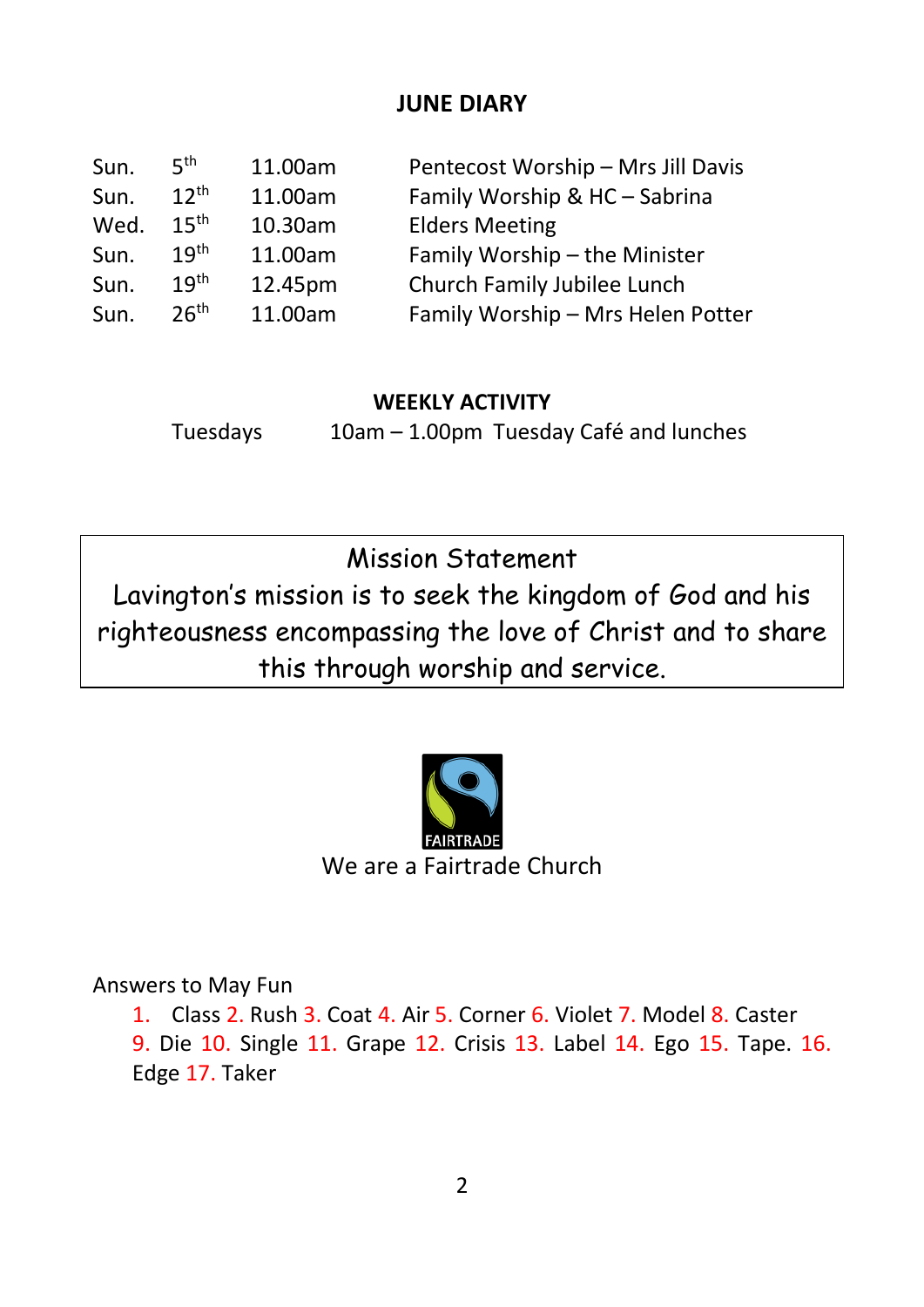

Dear Friends

June 2022 is a month for celebrations! We start the month with an extra-long Bank Holiday weekend to celebrate the Queen's amazing Platinum Jubilee. She is the longest serving monarch in the history of Great Britain and I would guess

that this record might never be broken. Queen Elizabeth has demonstrated a great dedication to her duties throughout the past decades and has held firmly to her faith. The Jubilee weekend coincides with another festival time for us as Christians as we celebrate Pentecost and remember in particular the Holy Spirit arriving on the disciples and huge crowds gathered in Jerusalem.

We sometimes forget that the apostles were celebrating a Jewish harvest festival called Shavuot when the Holy Spirit descended on them. The Holy Spirit sounded like a very strong wind and it looked like tongues of fire. The apostles then found themselves understanding people from many countries, even though they were speaking in foreign languages. This continues to be my prayer, that people of different nations will seek to understand one another and find peaceful solutions to the current crises. I don't know how you all feel about the Ukrainian situation but I'm extremely concerned that our media coverage shows very little about attempts at peace talks between Ukraine and Russia.

One story in the news that caught my attention was the young man called Max Woosey who has been busy raising money for North Devon Hospice by camping in a tent in his back garden. Max has now exceeded 600 nights under canvas! The 12-year-old from Braunton was awarded the British Empire Medal for raising nearly £700,000 and inspiring people around the world with his exploits during lockdown. In a world in which there is so much news causing anxiety, this is a wonderful story of dedication and service.

On 19th June I look forward to joining you for morning worship followed by a church lunch. It will be good to see you then. Don't forget we will be celebrating the 50th Anniversary of the United Reformed Church on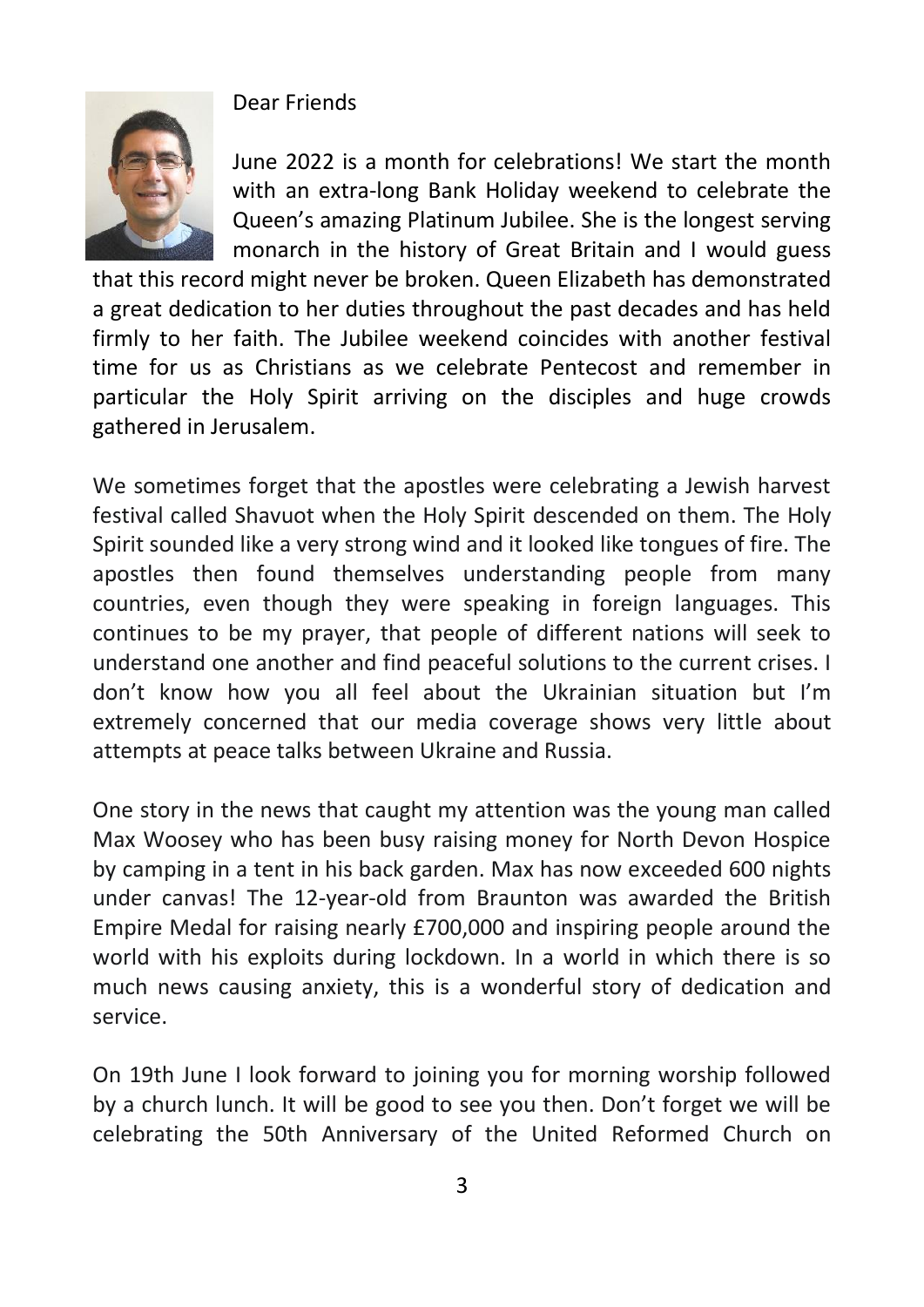August 6<sup>th</sup>, please make a note in your diary. We look forward to celebrating with others from United Reformed Churches in North Devon and North Cornwall.

As Paul wrote to the church in Thessalonica (1Thessalonians 5:18) 'be thankful in all circumstances. This is what God wants from you in your life in union with Christ Jesus.' In all the challenges we face together, may we be thankful and give praise to God.

Every blessing, Rob

#### xxxxxxxxxxxxxxxxxxxxxxxxxXxxxxxxxxxxxxxxxxxxxxxxxxx

#### **A PRAYER FOR PENTECOST**

Come, Holy Spirit blow among us as we celebrate your calling us out to be the people of God: birthday of the Church.

Come, Holy Spirit, rain upon us as we celebrate your showering of gifts on the people of God: empowering the Church.

Come, Holy Spirit, shine upon us, as we celebrate your awakening us to the vision of all people on earth as the Church of God.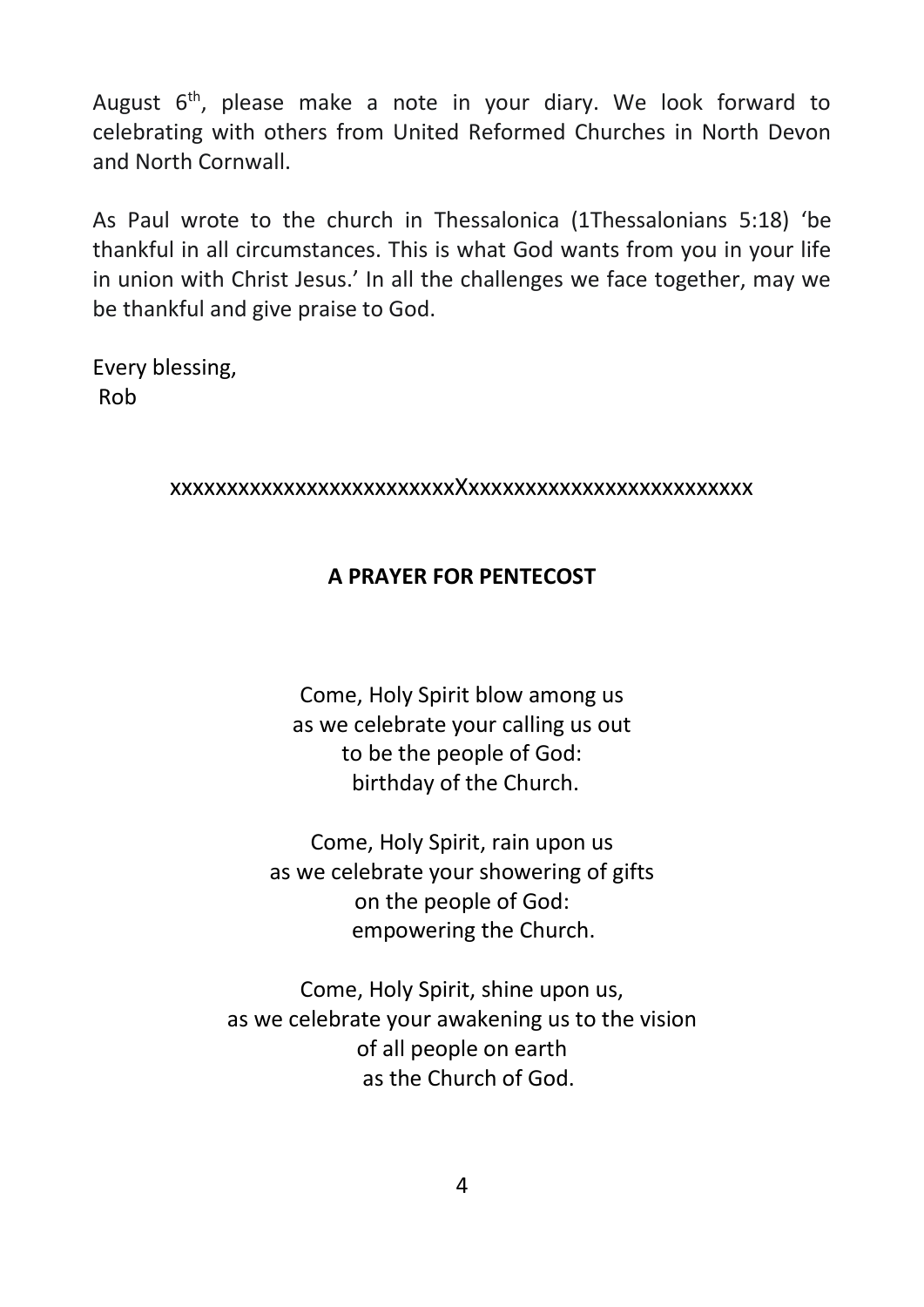

The Christian Aid Committee held its first face to face meeting in two years at Bideford Baptist Church on Saturday May 7<sup>th.</sup>

Since our last Zoom meeting in February St. Mary's Church Bideford have raised £616.17 from the filling of Smartie tubes. Lindsey Brading, our Secretary, raised £262.40 from the sale of simnel cakes she had baked for Easter. The final total for the coffee morning we held at the Baptist Church on April 21<sup>st</sup> was £213.40. All this added up to £1091.57 which was sent to the Ukraine Appeal.

Some late feedback from the showing of the film *"Thank you for the Rain"* had been received and an appreciation that the committee had arranged it. It was reported that some had started to make changes to their everyday lives to reduce their reliance on fossil fuels as a result.

We have had a new treasurer since the beginning of 2022.

With regard to Christian Aid Week, (May  $15<sup>th</sup> - 22<sup>nd</sup>$ ) John Wilmut, a Christian Aid speaker, gave a talk at Northam Methodists on Sunday May 15<sup>th</sup> and then several committee members went to Lindsey's house for a light lunch to which Mr Wilmut was invited..

Lavington's contribution to Christian Aid Week was to put envelopes in the church pews for donations for two consecutive Sundays in May. The result will be reported in the Summer magazine.

It is hoped to arrange an ecumenical supper instead of a Safari supper in the summer. Please watch this space for details in due course.

Various other suggestions have been made for fund-raising events through to year end, but nothing that I can report here at present.

*C*

Who was the best comedian in the Bible? Samson. He brought the house down.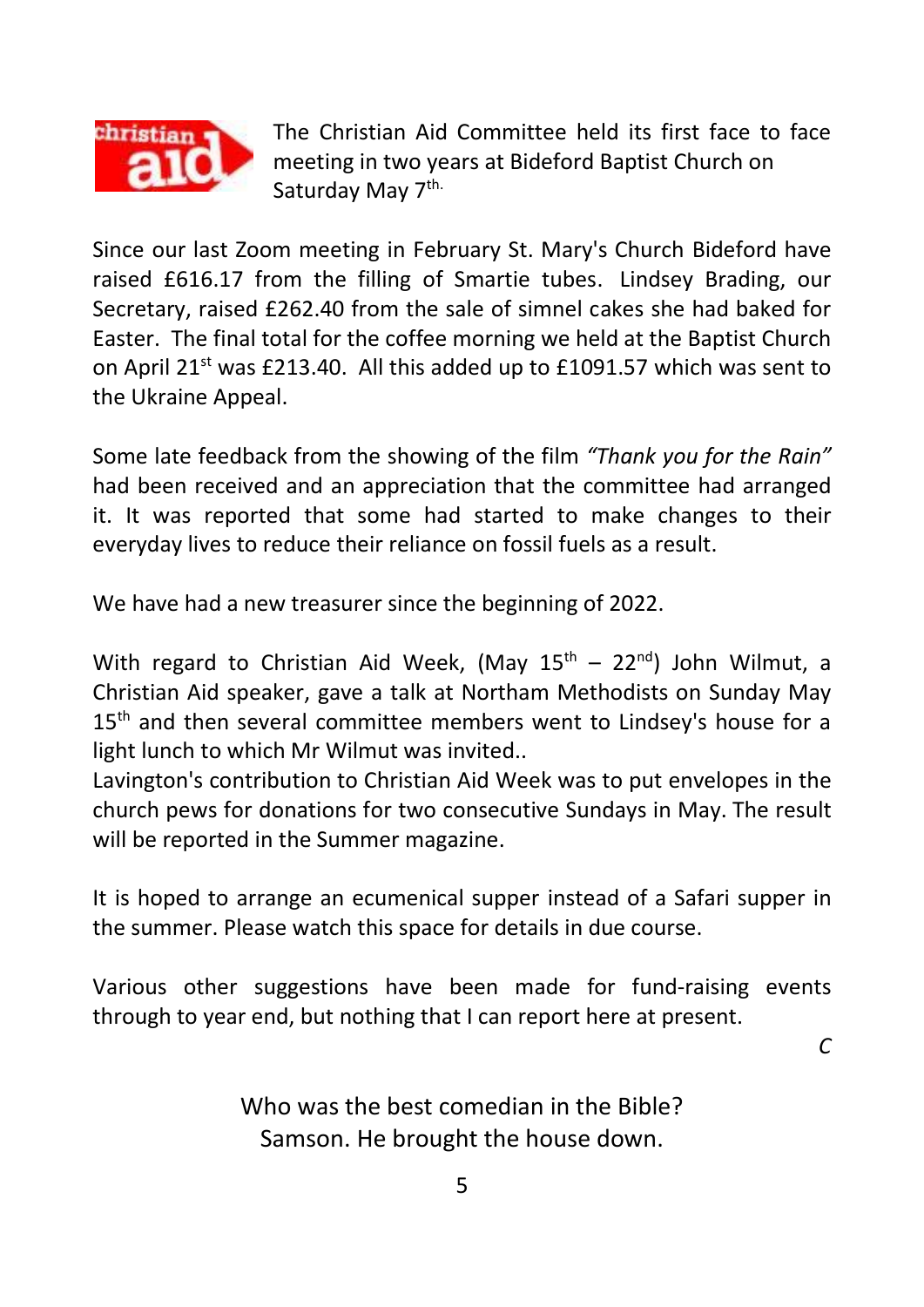### **GOD SAVE OUR GRACIOUS QUEEN**



How do we appraise the extraordinariness of Kings and Queens if by birth they are already endowed with influence and status? With Kings and Queens we are forced to use a different standard to gauge their greatness and that standard hinges on how they dutifully behave in accordance to their noble calling of leading and serving their subjects.

The highly respected Queen Elizabeth II is indeed extraordinary, not only by birth, but by the way she lives up to the expectations and challenges

of her noble stature as the constitutional Queen of 16 sovereign states including their territories and dependancies and as the titular head of the Commonwealth of Nations. We also know that from a young age she has had a great faith. In her Christmas broadcast 2002 she said *"I know just how much I rely on my faith to guide me through the good times and the bad. Each day is a new beginning. I know that the only way to live my life is to try to do what is right, to take the long view, to give of my best in all that the day brings and to put my trust in God…..I draw strength from the message of hope in the Christian gospel."*

Even at the young age of 14, she calmly inspired the nation when she said in a live radio broadcast during the height of World War II: *"…In the end, all will be well for God will care for us and give us victory and peace."* This message readily gave hope to children who had been evacuated from their homes due to the unremitting bombings during the infamous German blitz.

Her extraordinariness lies in the fulfilment of the promise she made on her 21st birthday, wherein she declared that *"….My whole life whether it be long or short, will be truly devoted to the service of the great imperial family…."*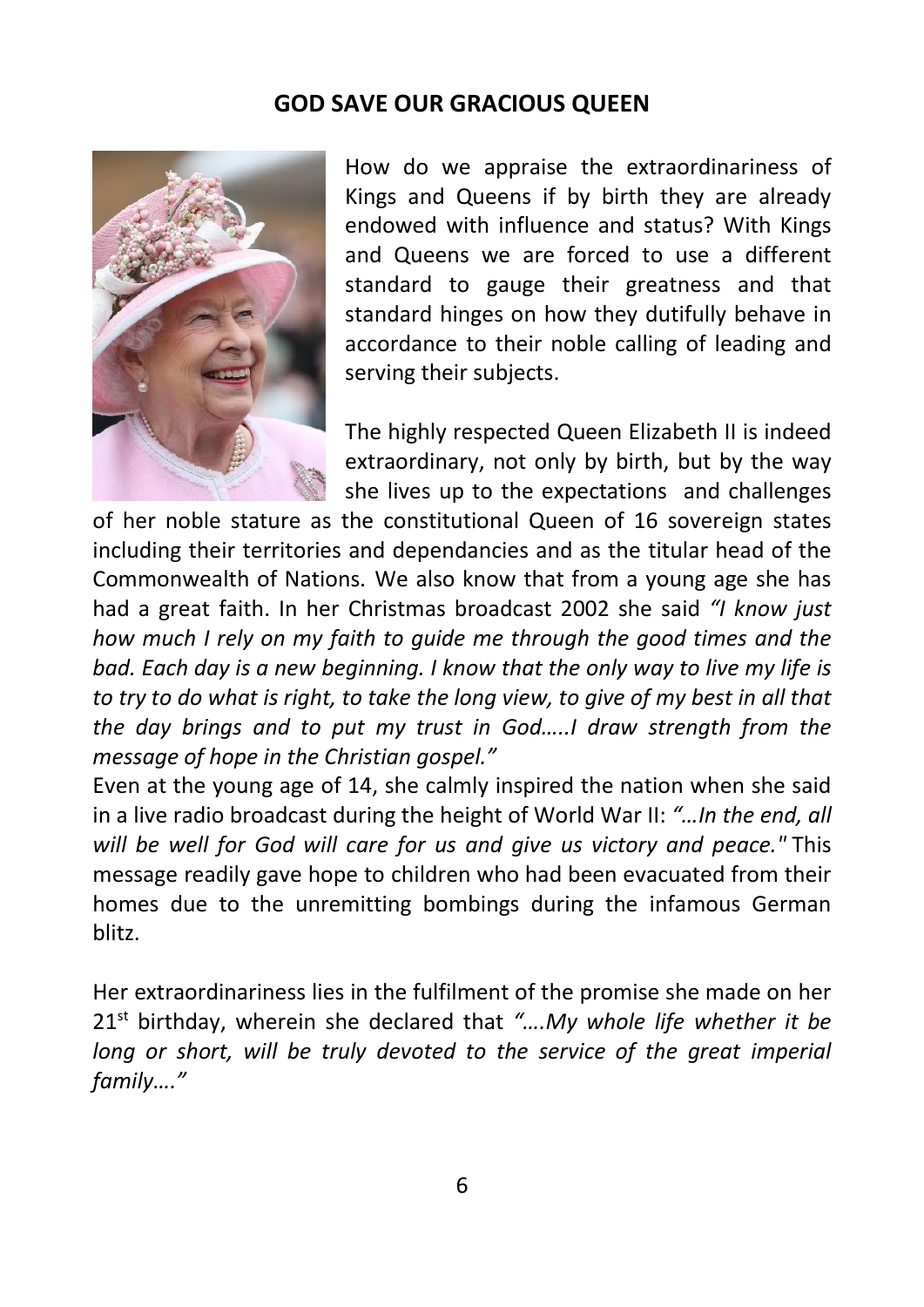True to her promise, she consecrated herself to the safeguarding of the dignity and nobility of the throne of Great Britain. She strives to maintain the relevance of the Monarchy in our ever-changing modern world.

The photo I have used is one of a Set of official photographs taken to commemorate the Jubilee.

Your majesty, we salute you on the occasion of your Platinum anniversary on the British throne. We thank you for your remarkable dedication and all that you have achieved.

You are indeed an extraordinary lady!

*Editor*

## **LONG LIVE THE QUEEN!**

#### xxxxxxxxxxxxxxxxxxxxxxxxxXxxxxxxxxxxxxxxxxxxxxxxxxx



It's beginning to feel a lot like summer - at last! (Well I thought it was).

How gardens have started to bloom and the scent from flowers and blossoms is enough to make us all feel better. So too for our birthday girls and boy.

| Here they are $-$ | 1 <sup>st</sup>  | J H |
|-------------------|------------------|-----|
|                   | 13 <sup>th</sup> | AB  |
|                   | 25 <sup>th</sup> | R W |

"a birthday means happiness all over the world".



There is only one wedding anniversary I am aware of in June and that is for S and C M on  $9<sup>th</sup>$ .

Dear friends, whether celebrating a birthday or wedding

anniversary this month, the Lavington family send you love and happy days when your date comes around.

*Editor*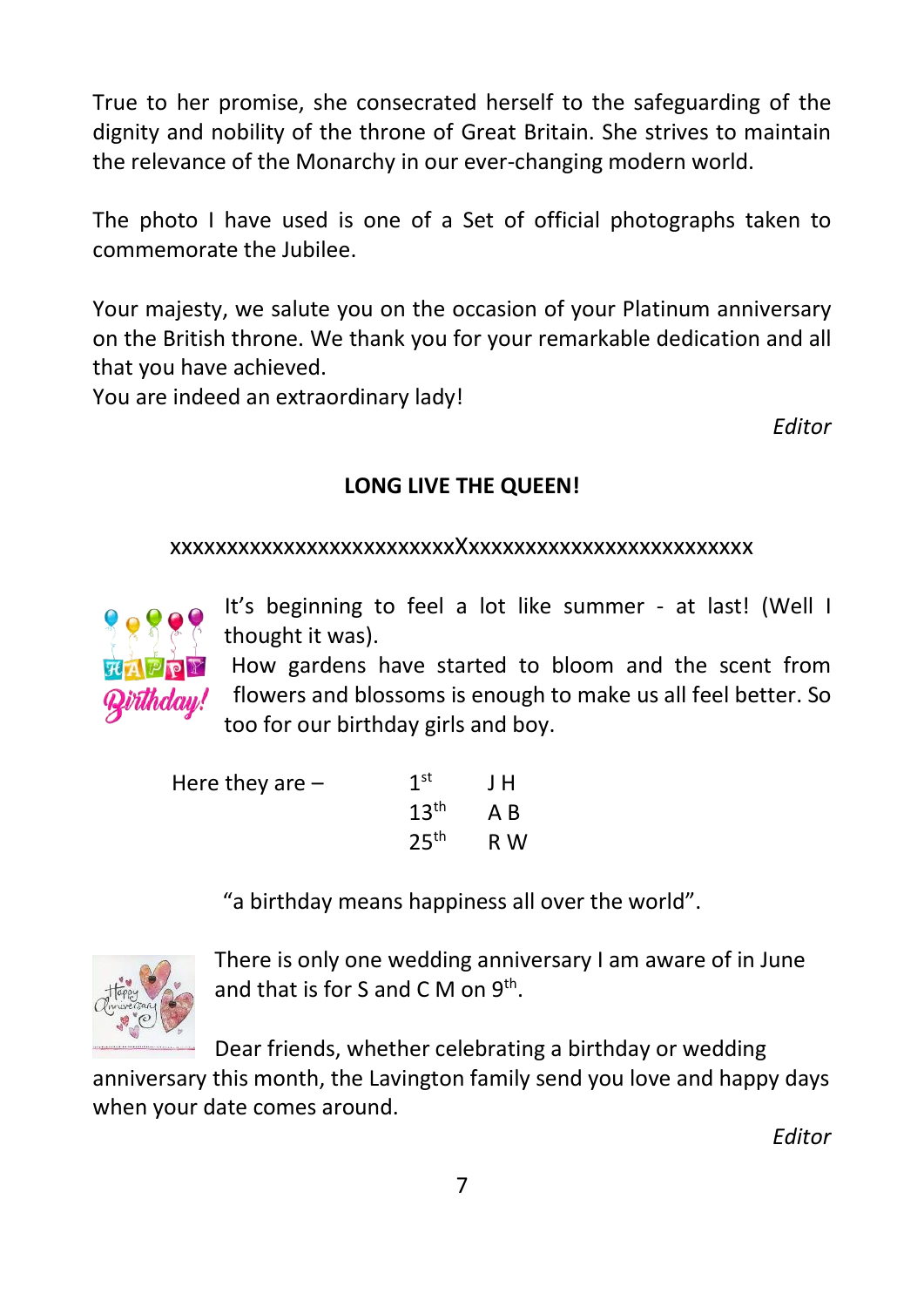

On Friday June 3<sup>rd</sup> we celebrate the Queen's Platinum Jubilee, when she will have reigned over us for seventy years, the only time in British history a monarch has achieved this accolade. We pray that she will keep well over the whole period of celebrations and continue to reign over us for as long as her health allows.

#### w/c  $5^{\text{th}}$

Today is Pentecost, commemorating the occasion when the disciples in Jerusalem were imbued with the Holy Spirit and went on to proclaim the gospel to the rest of the world. Let us pray that we may be similarly imbued and enthused with the Holy Spirit, so that we too can proclaim the gospel to others.

#### $w/c$  12<sup>th</sup>

Let us pray for all those who, even at this time of year, with warmer weather and lighter evenings, are unable to get out and about, because of illness or infirmity. Perhaps they find staying at home every day tedious and lonely. Let us also pray for those who can get out but have nowhere in particular to go or anyone to meet. May the church be part of the answer to their problems.

#### $w/c$  19<sup>th</sup>

Today is Father's Day. Though not a Christian festival, in 1908, a West Virginian church held a service honouring fathers, after 362 were killed in a mining accident nearby. Though the service was never repeated at this church, the idea caught on and Father's Day is now celebrated in many countries every year. We thank God for fathers and the special gifts they bring to family life.

#### $w/c$  26<sup>th</sup>

Let us continue to pray for all those still being killed or injured, caught up in sieges or displaced as refugees in the ongoing war in the Ukraine and other countries where fighting is taking place. May God help them all.

We ask all this in the name of Jesus, who came to save us. Amen. *C*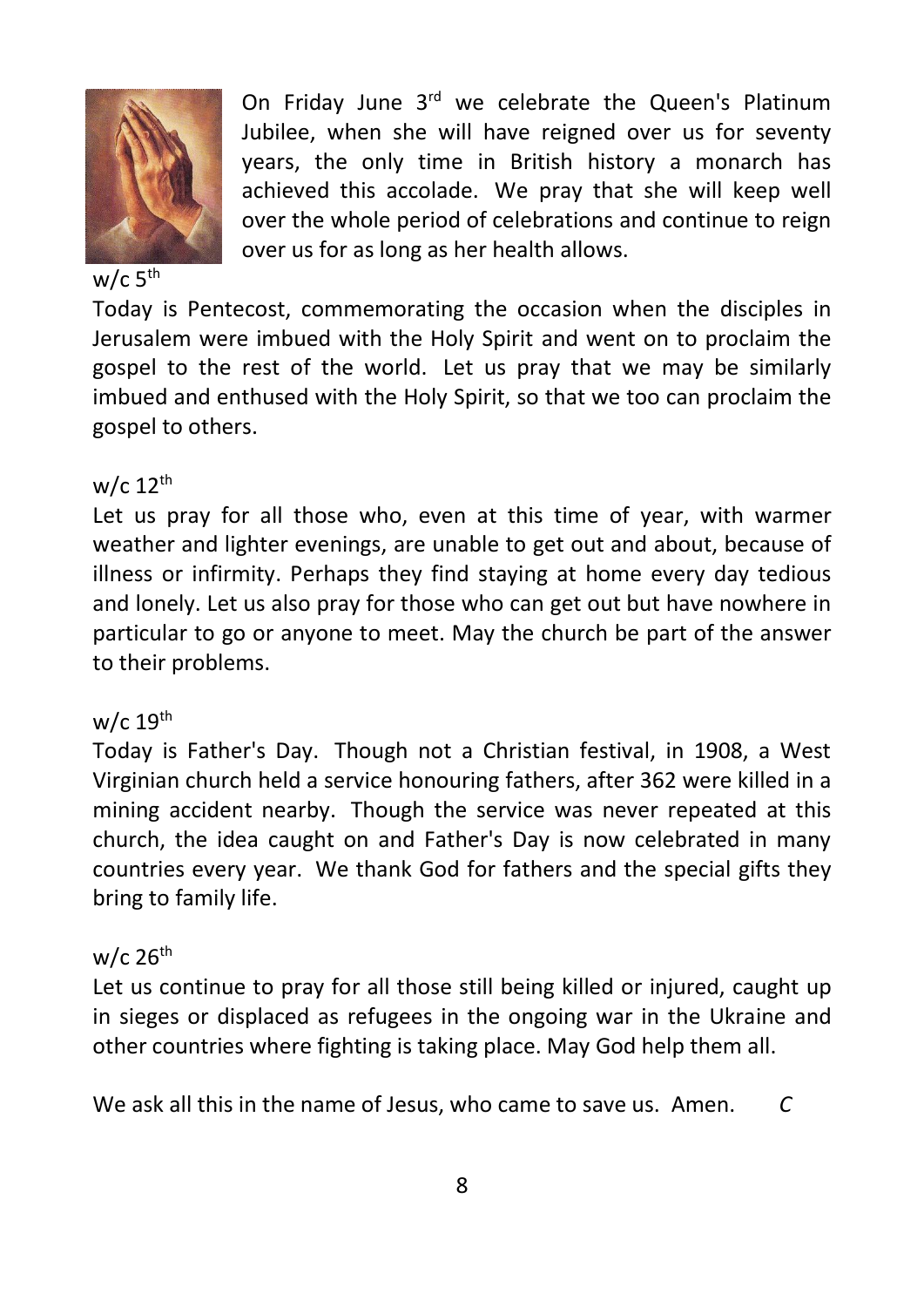## **PREMISES NEWS**

Some good news about our premises, for a change! We have received the report from Hiax Preservation. You may recall that we asked them to investigate the flooring in the hall which is a bit bouncy in places. The good news is that there is no wood rot, the flooring just needs some additional strengthening.

The Elders have confirmed with our plumber that we wish to proceed with the installation of the heating system in the upstairs rooms, the removal of the redundant immersion heater and the addition of a radiator in the ladies toilet.

Another room upstairs has been painted, which just leaves one more room, the bathroom and the corridor. Thanks again to all who have contributed to the redecoration of these rooms.

*Rob*

### **ECO CHURCH NEWS: CHURCHES COUNT ON NATURE JUNE 4th-12th**

We're encouraging churches of all denominations to take part in 'Churches Count on Nature' (4<sup>th</sup>-12<sup>th</sup> June) by recording nature in their churchyards, green spaces and burial grounds. During 'Churches Count on Nature', the Church of England is running a complementary **[series of webinars](https://arocha.us14.list-manage.com/track/click?u=69f4c1083320061706fe47874&id=cc8e1eabd3&e=5fbb0cffbd)** for anyone interested in different aspects of nature, ecology, churchyard management, and outdoor worship.

Helen Stephens and Andy Lester from A Rocha UK will be speaking as part of this online programme. In particular, Andy will be speaking on **['Urba](https://arocha.us14.list-manage.com/track/click?u=69f4c1083320061706fe47874&id=6f238ca637&e=5fbb0cffbd)n Hope - how [to create space for nature in a small space'](https://arocha.us14.list-manage.com/track/click?u=69f4c1083320061706fe47874&id=6f238ca637&e=5fbb0cffbd)** which will take a creative look at how to make the best use of small areas.

View the webinar programme and book your free place by following this link[: https://arocha.org.uk/event/](https://arocha.org.uk/event/)

Rob Weston, Green Apostle for South Western Synod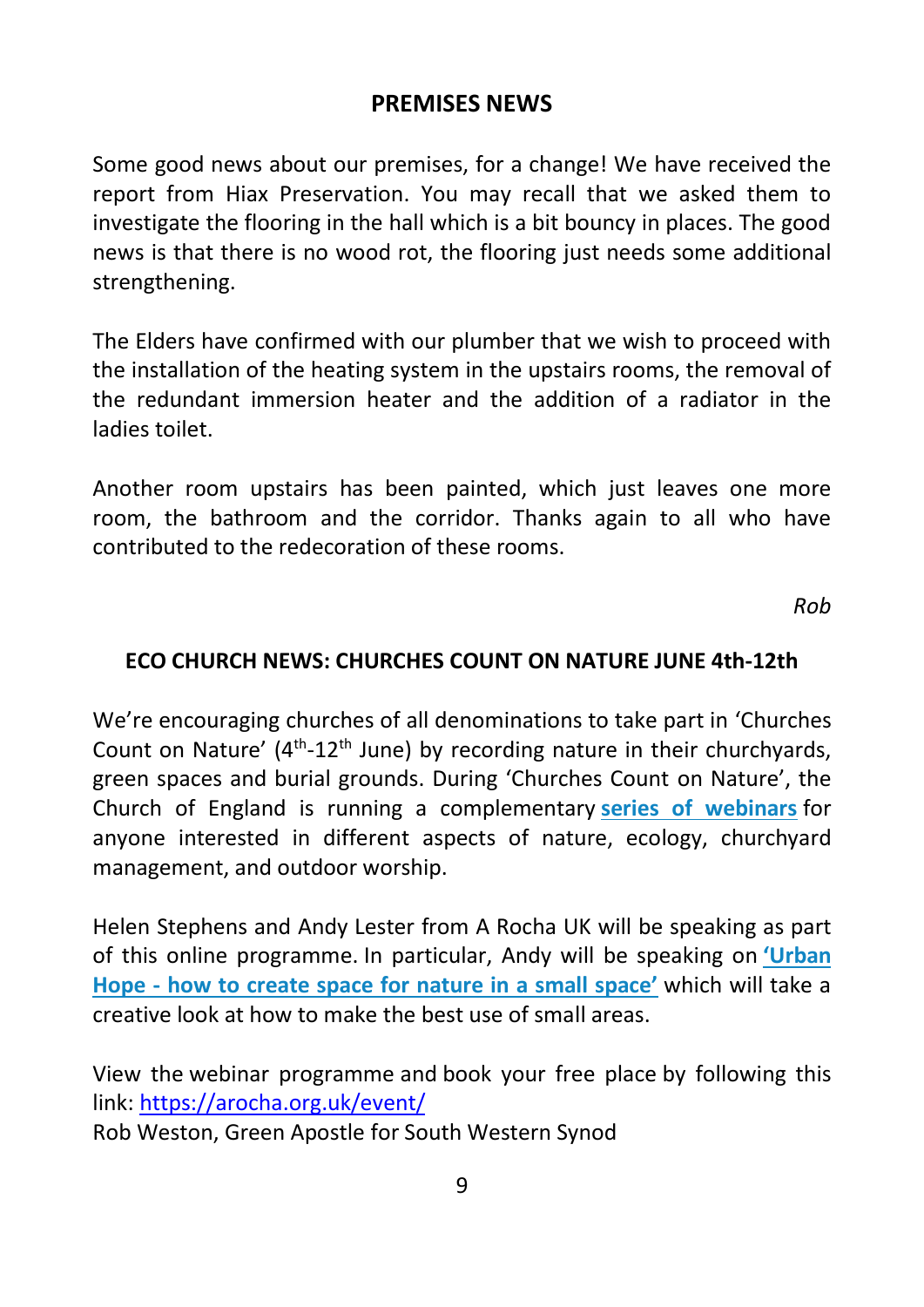## **JUNE ROTAS**

## **MINISTRY of FLOWERS**

We thank those who are providing flowers for our sanctuary this month and those who arrange them if asked to do so.

|                           | 5th<br>$12^{\text{th}}$ | Pentecost           |
|---------------------------|-------------------------|---------------------|
|                           | $19^{\sf th}$           | Mrs M T             |
|                           | $26^{\text{th}}$        | Mr R Q              |
| <b>VESTRY DUTIES</b>      |                         |                     |
|                           | 5 <sup>th</sup>         | Mrs J C             |
|                           | $12^{\text{th}}$        | Mrs J D             |
|                           | $19^{\sf th}$           | Mrs J P             |
|                           | $26^{\text{th}}$        | Mrs JD              |
| <b>SIDESMAN DUTIES</b>    |                         |                     |
|                           | $5^{\text{th}}$         | $Mr$ $CW / Mr$ $PI$ |
|                           | $12^{\text{th}}$        | Mrs L C / Mrs H M   |
|                           | $19^{\text{th}}$        | Mrs A B / Mr C W    |
|                           | $26^{\text{th}}$        | Mrs J C / Mr P J    |
| <b>COMMUNION</b>          |                         |                     |
| Preparation               | 12th                    | Mrs H M / Mrs E B   |
| Servers                   |                         | Mrs J P / Mrs J D   |
|                           |                         |                     |
| <b>BIBLE READERS</b>      |                         |                     |
|                           | $5^{\text{th}}$         | Mrs J P             |
|                           | $12^{\text{th}}$        | Mrs H M             |
|                           | $19^{\sf th}$           | Mrs A B             |
|                           | 26 <sup>th</sup>        | Mrs JD              |
|                           |                         |                     |
| <b>OFFERTORY STEWARDS</b> | Mr & Mrs R C            |                     |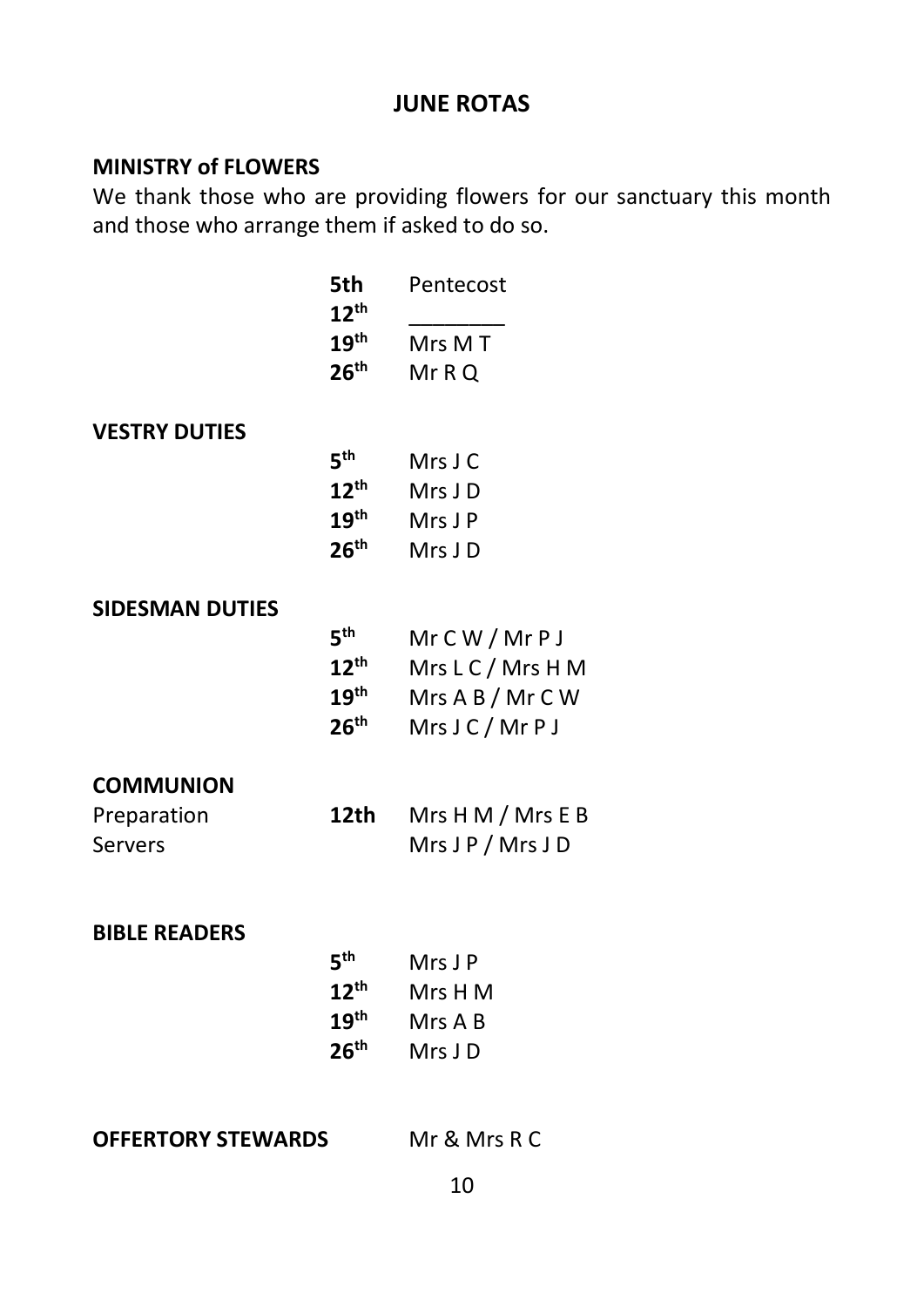|                  | <b>KITCHEN</b> | <b>JUNE ROTAS</b><br><b>TEAS/COFFEES</b> | <b>REFRESHMENTS</b> |
|------------------|----------------|------------------------------------------|---------------------|
| 7 <sup>th</sup>  | Mrs J D        | Mrs H M                                  | Mrs J C             |
|                  | Mrs S H        | Mrs K Q                                  | Miss J S            |
| 14 <sup>th</sup> | Mrs J D        | Mrs L C                                  | Mrs J C             |
|                  | Mrs A B        | Mrs J W                                  | Mrs J P             |
| $21^{st}$        | Mrs J D        | Mrs A B                                  | $Mrs$ J C           |
|                  | Miss J S       | Mrs H M                                  | Mrs J P             |
| 28 <sup>th</sup> | Mrs J D        | Mrs A B                                  | Mrs J C             |
|                  | Miss J S       | Mrs J P                                  | Mr R C              |

xxxxxxxxxxxxxxxxxxxxxxxxxXxxxxxxxxxxxxxxxxxxxxxxxxxx

# THIS HALF OF THE PAGE HAS

# BEEN LEFT BLANK

## DELIBERATELY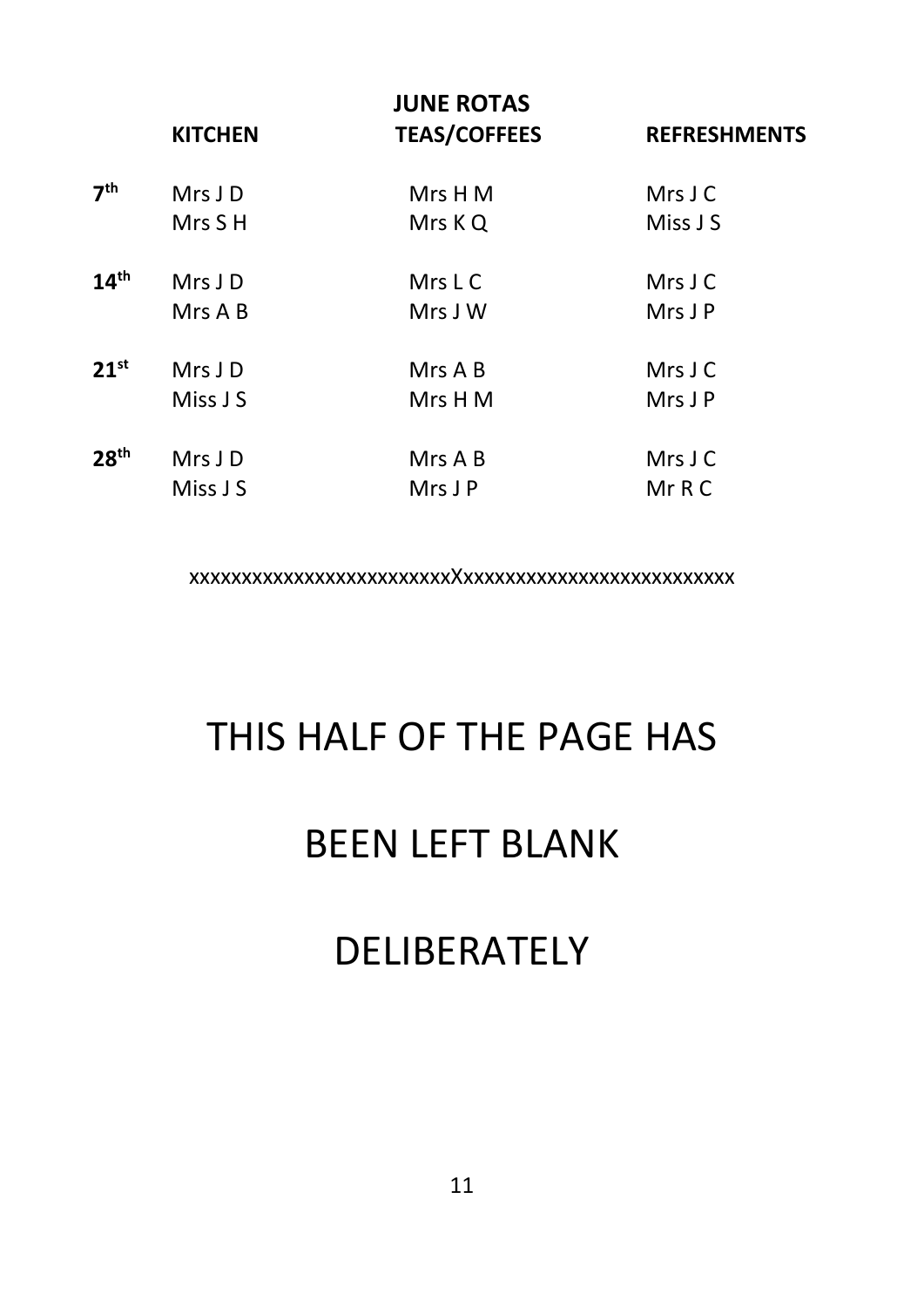You are warmly invited to

## *Lavington URC's Jubilee Lunch 19th June 2022 at 12.45pm*

*Please tick your choice of main course.* 

Coronation Chicken ............ Roast Beef .........

Roast Pork ............

\* \* \* \* \*

## *Please tick your choice of dessert.*

Queen of Puddings ......... Platinum Jubilee Pudding ……..

\* \* \* \* \*

Tea or Coffee \_\_\_\_\_\_\_\_\_\_\_\_\_\_\_\_\_\_\_\_\_\_\_\_\_\_\_\_\_\_\_\_\_\_\_\_\_\_\_\_\_\_\_\_\_\_\_

## **Cost: Adults £5**

Please indicate if you have any special dietary needs.

When completed, please return **this part of the form** to **J D** (01237 479373) no later than Sunday 12th June 2022. Cash payment with your order would be appreciated please.

| Name:             |  |  |
|-------------------|--|--|
| Number of Adults: |  |  |

Telephone Number:  $\blacksquare$ 

Special Dietary needs (if any):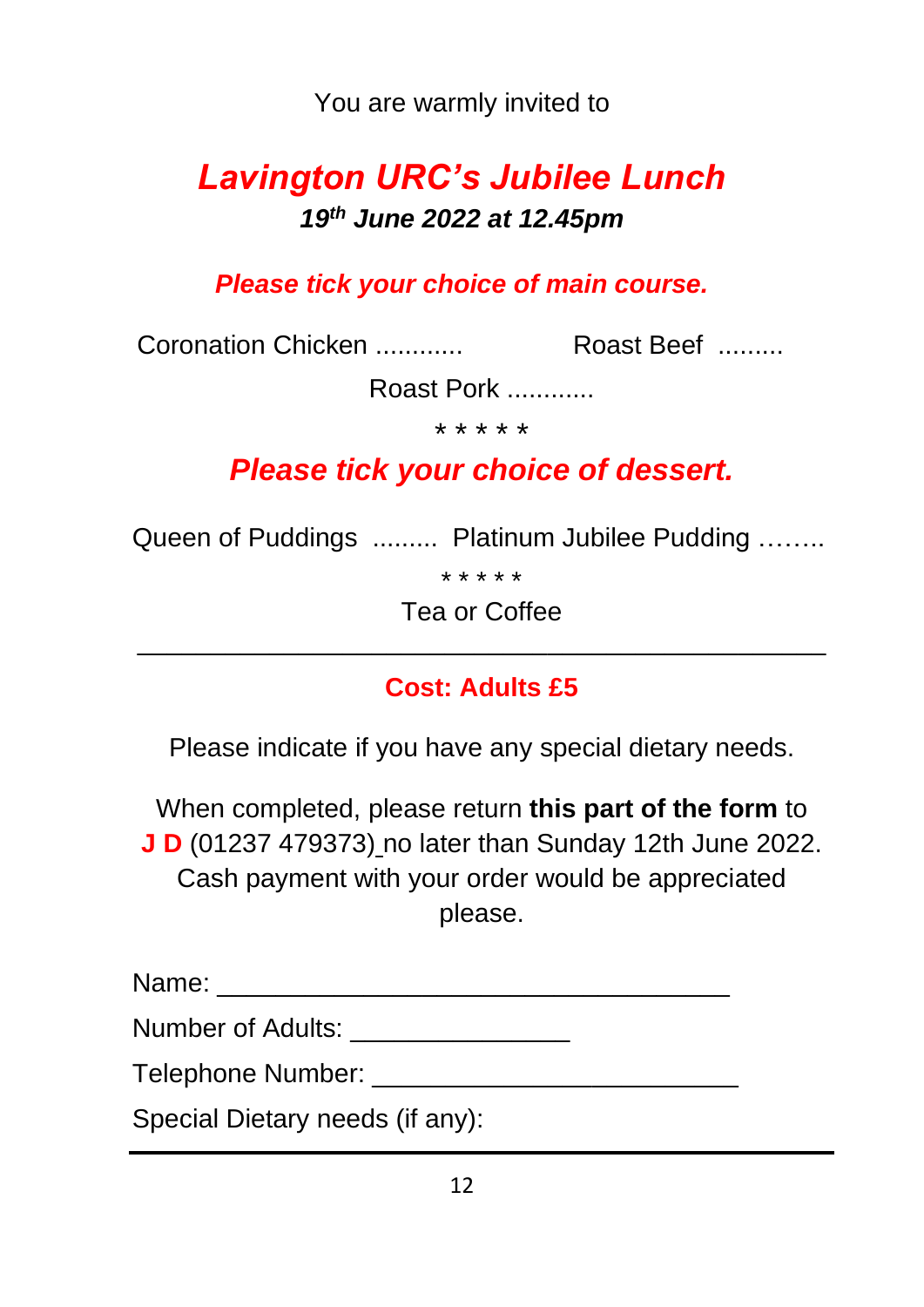## **NEWS of the LAVINGTON FAMILY**

**P G** is making progress and his breathing has improved. At present he isn't allowed to drive but he and E send their best wishes to their friends at Lavington and look forward to seeing them soon. We send them our love and prayers. **L G** had a fall last month and sustained bruising but thankfully no serious injuries. She is gradually recovering from this fall and we hope she will soon feel a lot better.

We have missed **J and R** from our fellowship recently as J has been very unwell with Covid. Our hope is that you will make a speedy recovery J. **B J** has been in hospital receiving treatment and gone to a Home in Westward Ho! Please pray that she will soon settle into her new surroundings. We were sorry to hear that **J G** has had a fall which has left her shaken but nothing broken. Our hope is that you will soon be fully recovered. **P C** continues to make slow progress with the help of her carers and the physios and remains positive and always pleased to talk to friends. **A M** also sends her best wishes to her friends at Lavington and enjoys sitting in the garden of her care home when the weather allows. We send A our love and prayers as we miss her from our fellowship.

We send our loving sympathy to our minister **R and his family** as sadly his mother, **P** passed away peacefully in Derriford hospital. May you be comforted by the Christian love and prayers of friends and the Church fellowship at this sad time.

**A T**, M T's grandson has had an accident and broken his left foot whilst training with the gymnastic team at Lillishall National Sports Centre. As he didn't want to remain in Shropshire for treatment, unfortunately he had to drive home on his own. It was very painful journey and it could take 6 weeks for the break to mend. He will miss the London Open and a World Cup event in Slovenia. By the time you read this A we hope the healing process has begun and you will soon be back on your feet and doing what you do best!

We send our prayers and love to the housebound and all those unable to join us for worship, those anxious about family, friends or themselves at this time. May the God of hope, love and peace be with us all.

 *A*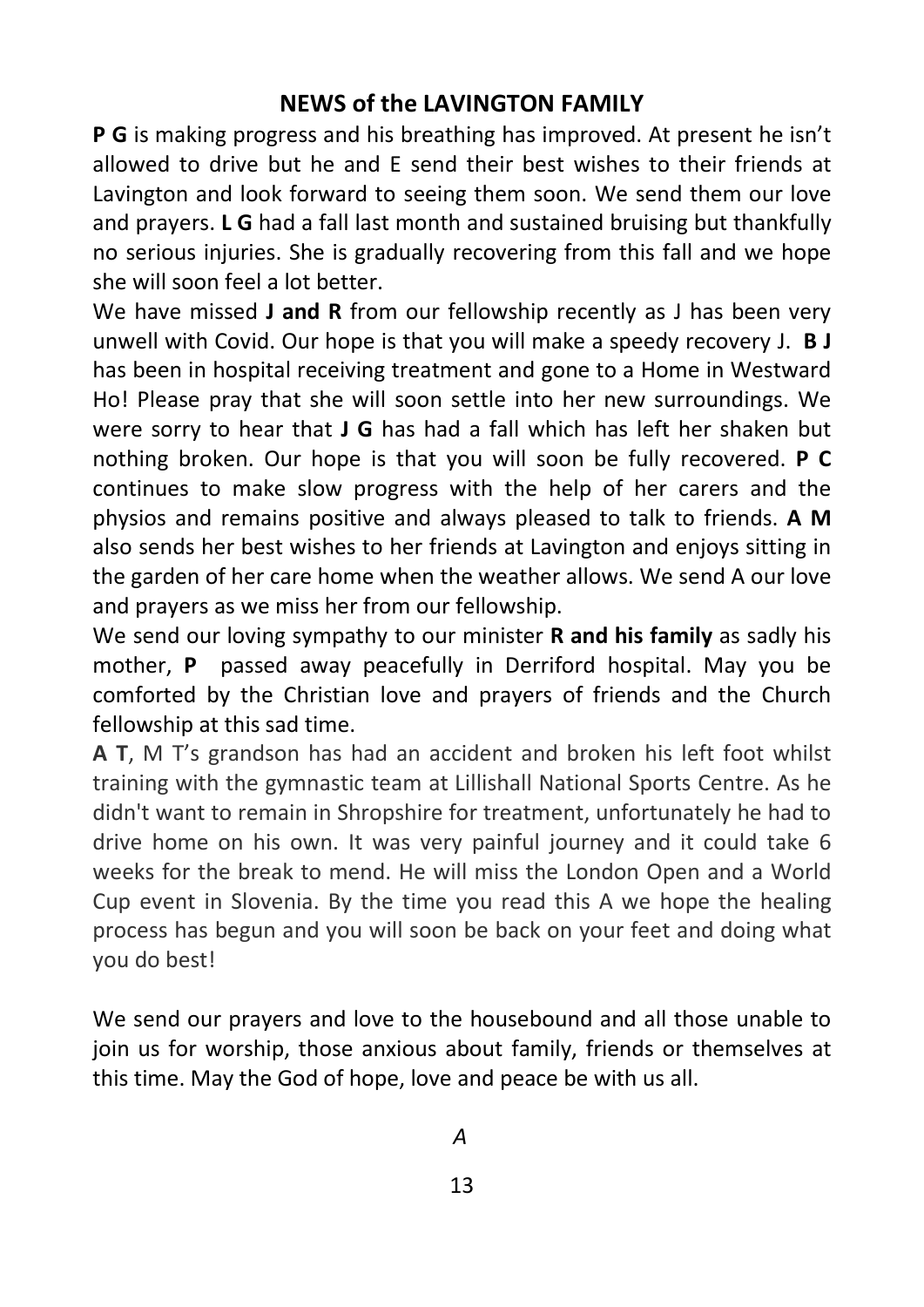## **FAVOURITE HYMN: THE SERVANT KING**

Perhaps better known as 'From Heaven You Came, Helpless Babe', this hymn was written by Graham Kendrick (b. 1950).

Born in Blisworth, Northamptonshire, Graham is the son of a Baptist pastor. He started playing the piano aged 5. As an adult, he went to Teachers' Training College where he had an intense religious experience, as a result of which he decided to pursue a career as an itinerant musician, hymn-writer and worship leader. Starting as a member of the Christian beat group 'Whispers of Truth', but later on he began working as a solo artist in the singer/song-writer tradition and has produced many notable hymns, including 'Shine, Jesus, Shine', 'Meekness and Majesty,' and' Make Way, make way'. All his hymns are characterised by memorable tunes, striking imagery and sound theology.

The essence of this hymn is to express the paradox that Jesus is both Master and Servant. He came into the world *'not to be served, but to serve'*, and then shows how this was exemplified in the Garden of Gethsemane *'the garden of tears'* and the Cross, where he bears *'the scars that speak of sacrifice'.* By following Him, we learn how to serve and worship Him at the same time, *'each other's needs to prefer/ for it is Christ we're serving.'*

In 2000, both the London School of Theology and Brunel University awarded him honorary doctorates in divinity in recognition of his contribution to the worship of the church.

He is very prolific, and has recorded at least 39 albums, but he is not universally popular and has been called 'the king of the happy-clappy banalities', but love him or loathe him he is, according to one source, one of the most influential hymn-writers of the last hundred years. He currently lives in Tunbridge Wells*. C*

There are more than 34,000 Christian denominations in the world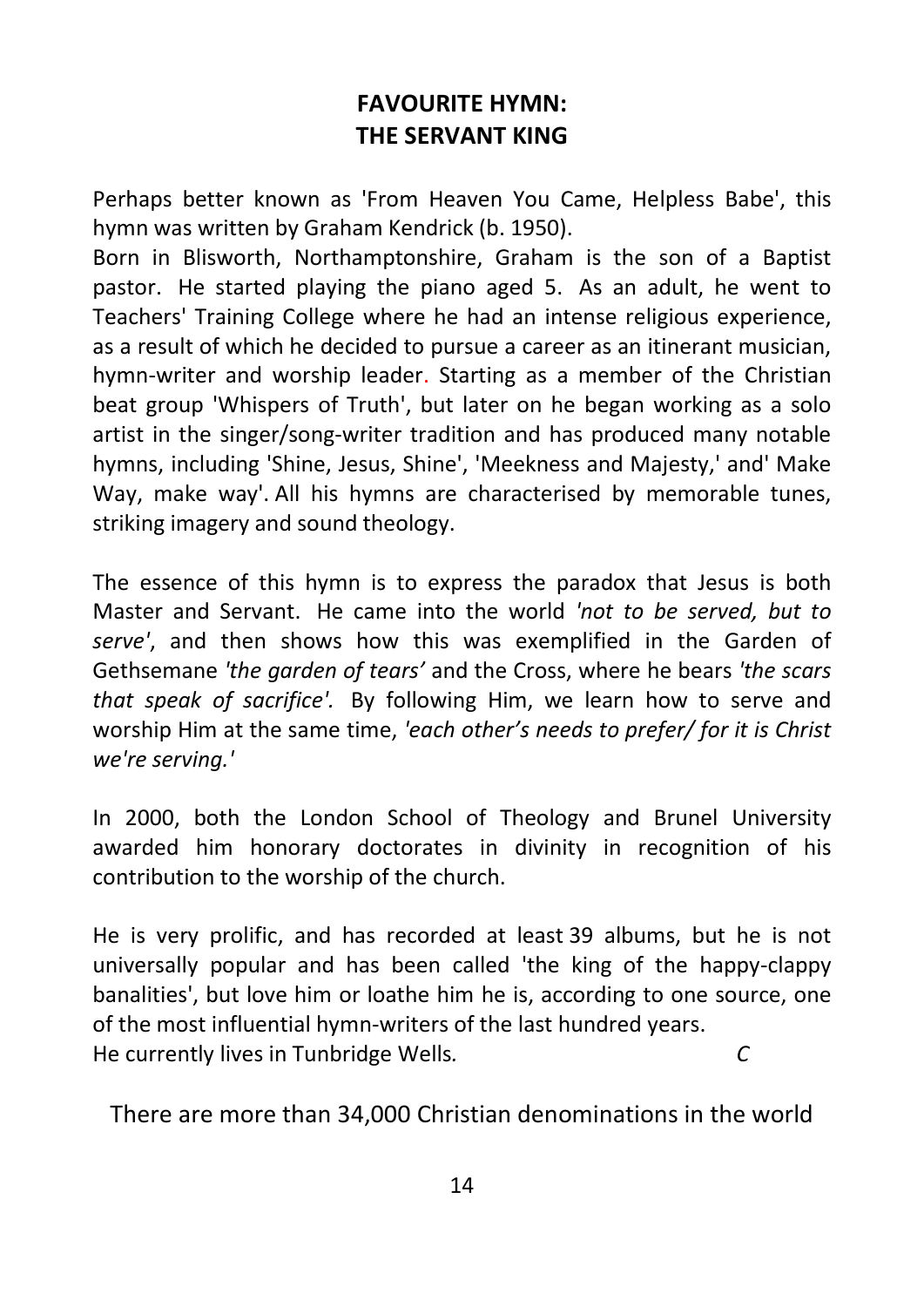### **AN ALTERNATIVE READING**

#### S writes,

I'm sure I am not the only one who is lost for words to express horror at what is happening in Ukraine.

Thom Schuman, an American Presbyterian minister, has written some powerful words inspired by 13<sup>th</sup> chapter of Paul's First letter to the Corinthians. Let's call it 1 Ukrainians 13…..

Here it is! Ukrainians 13.

"If I talk in the rhetoric of politicians and commentators, but do not speak peace, I am a beating drum or an amplified guitar. If I know what tomorrow will bring and know the secrets of the universes and if I trusted everyone, but do not seek peace, I am empty. If I sold everything I have donated to charity and if I signed up to be an organ donor, but did not share peace with those around me, I have wasted my chance to matter.

Peace has no use-by date; peace is gentleness; peace does not want what it does not have; peace does not flex its muscles or play war games; peace does not push others out of the way.

Peace does not lust after another's country, or cling to ancient grudges; it does not pout or hold its breath and kick on the floor; it never plays tricks on someone else and refuses to raise false flags. Peace puts up with others' foolishness, sees the best in other people, seeks common ground with everyone, persists to the very end.

Peace never gives up. The politicians will disappear into history, the talking heads will run out of words; the wisdom of all the experts will turn to dust. For we do not know how the story ends, and our best guesses are just that, guesses. But when God's time finally comes, all the pieces of the puzzle will fit. When I was a child. I played war games, I watched films about missiles coming out of the air, I had nightmares of nuclear winters; but when I grew, I discovered the path of peace.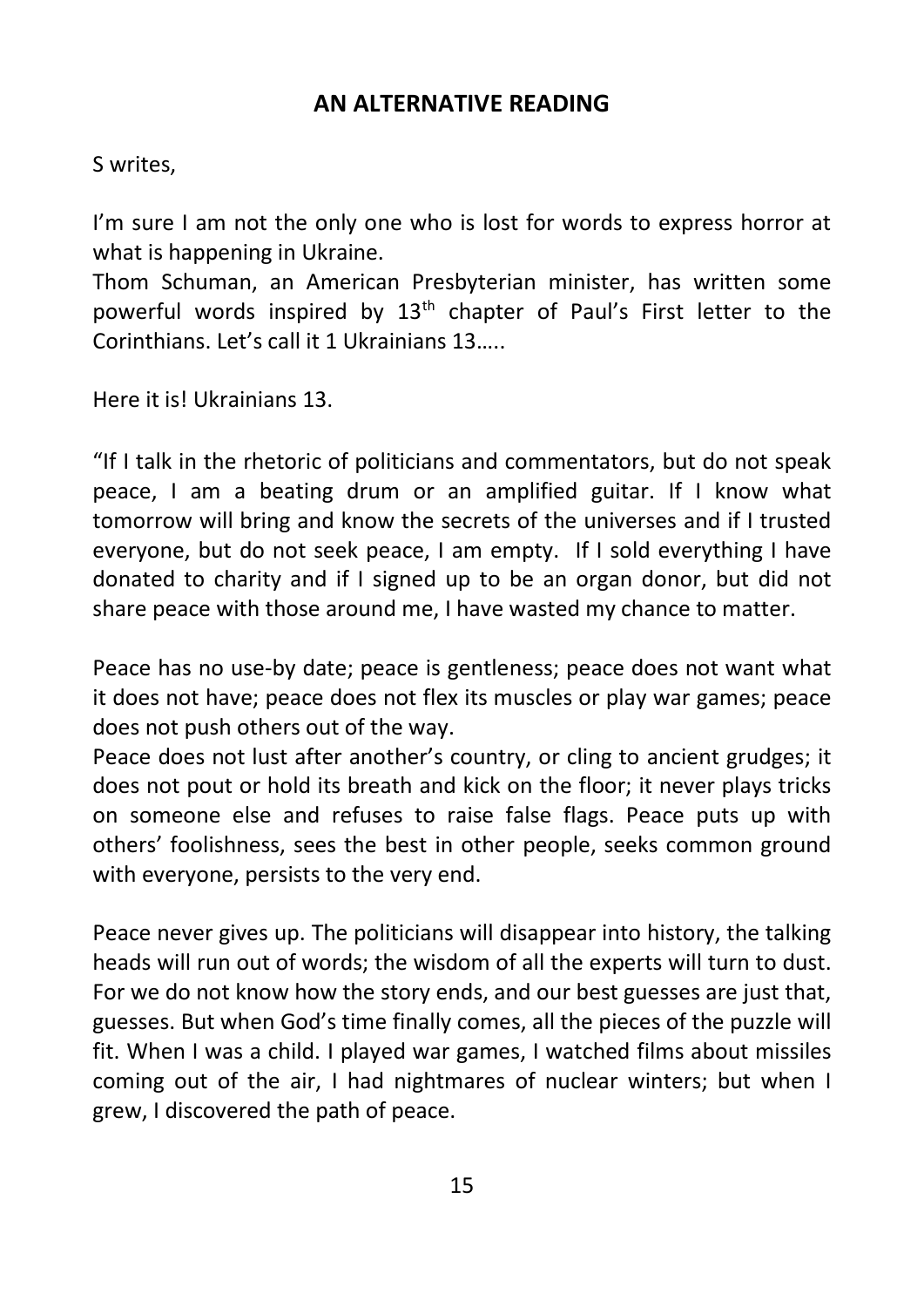Now, though the mirror is fogged by the steam of heated rhetoric, I can see the faces of my siblings in humanity. In this time, I struggle to understand, but the day will come when we realize we are in this thing called life together and can only live if we care for each other.

Yes, faith, hope and love are the bedrocks for our lives, but what we need to craft right now is peace. AMEN

xxxxxxxxxxxxxxxxxxxxxxxxxXxxxxxxxxxxxxxxxxxxxxxxxxx



#### **MUDDIFORD UNITED REFORMED CHURCH**

For many years the Muddiford church has held a Plant Sale. Now, after having the Sale on-line for the past couple of years, they were able to hold it "live" again.

We usually receive an invitation and this year was no different and which was duly announced in our weekly Notices.

It was well received and several of our

membership attended and we were so pleased that we did. It was a beautiful morning weatherwise and a lovely drive over to Muddiford.

Alongside the Sale was a coffee morning which everyone seemed to enjoy. The variety of homemade cakes really made your eyes water. I don't mind admitting that I ate 3 different sorts – but over the course of the morning! From the photo you can see that the church was full of folk buying and which I also did, buying a dozen and half Busy Lizzies and just 1 remaining Cosmos. The proceeds of the morning amounted to – wait for it - £1,756!

A phenomenal amount of money! Congratulations Muddiford, you must have all worked very hard.

As we all know, after August Rob will be the minister of both our churches Lavington and Muddiford so I shall look forward to including Muddiford News in Connexions as and when.

*Editor*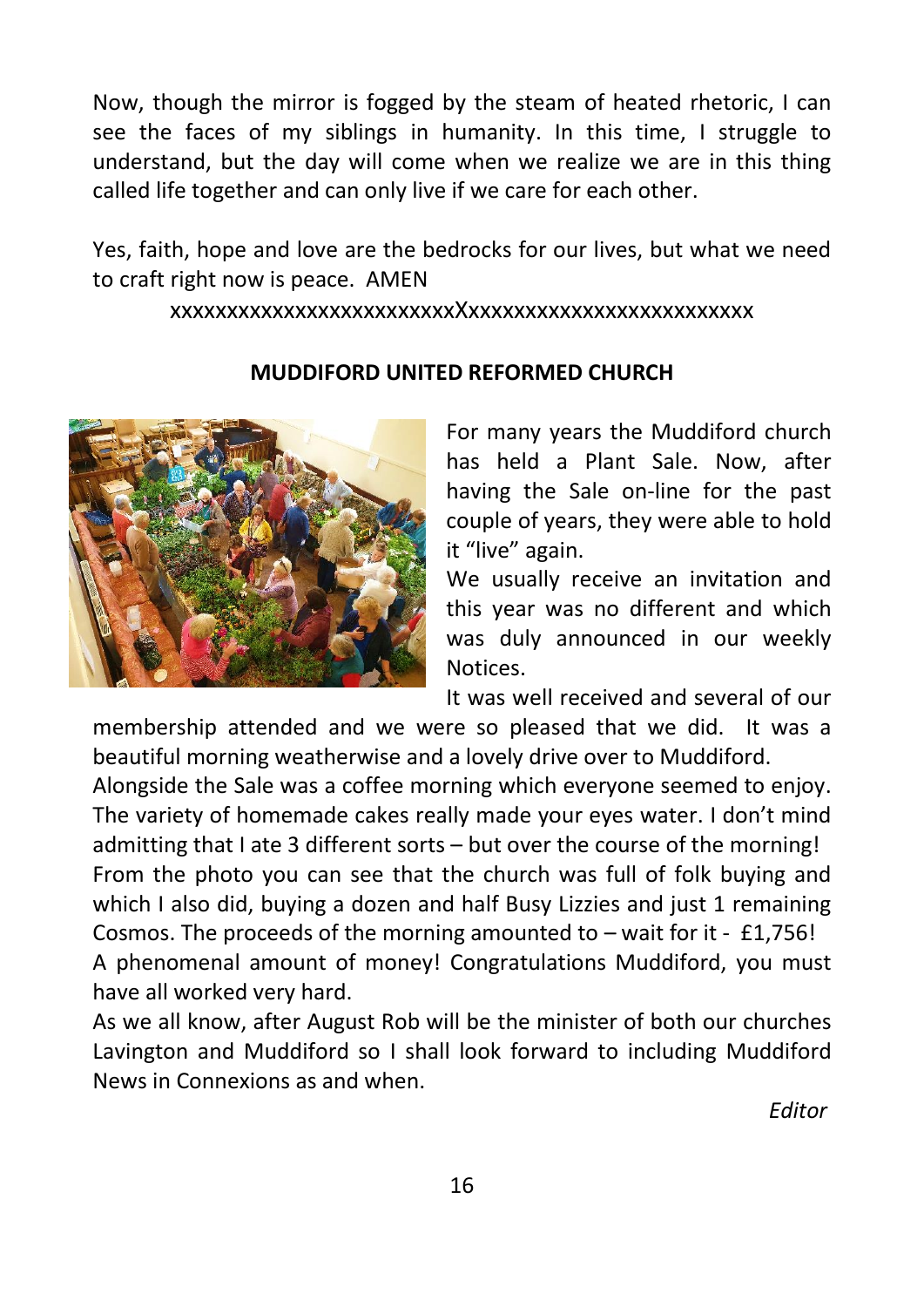## **With flowers still in mind GARDENERS' QUESTION TIME**



Do Dahlias play tunes on their tubers? *Do Tulips kiss with two lips?* Do Potatoes have eyes at the back of their heads? *Do Marrows delay till tomarrow?* Do Daisies have chains they can pull? *Do Daffodils blow their own trumpets?* Do Ice Plants grow suddenly cool? *Do Irises have contact lens?* Does a tree need a 'feller' when down? *Can Love-in-a-Mist ever find its way home?* Does London Pride ever leave town? *Can Canterbury Bells ring for service?* Can Forget-me-nots ever remember? *And does a Sweet Pea bring relief?* Can Convolvulus have a convulsion? *Can Poppies pop out for a quick one?* And are Red Hot Pokers alight? *Can a Bleeding-Heart plant have a transplant?* Can Thrift ever waste any day? *If someone can answer these questions,* I'll be as pleased as the flowers in May!

*From a magazine*



17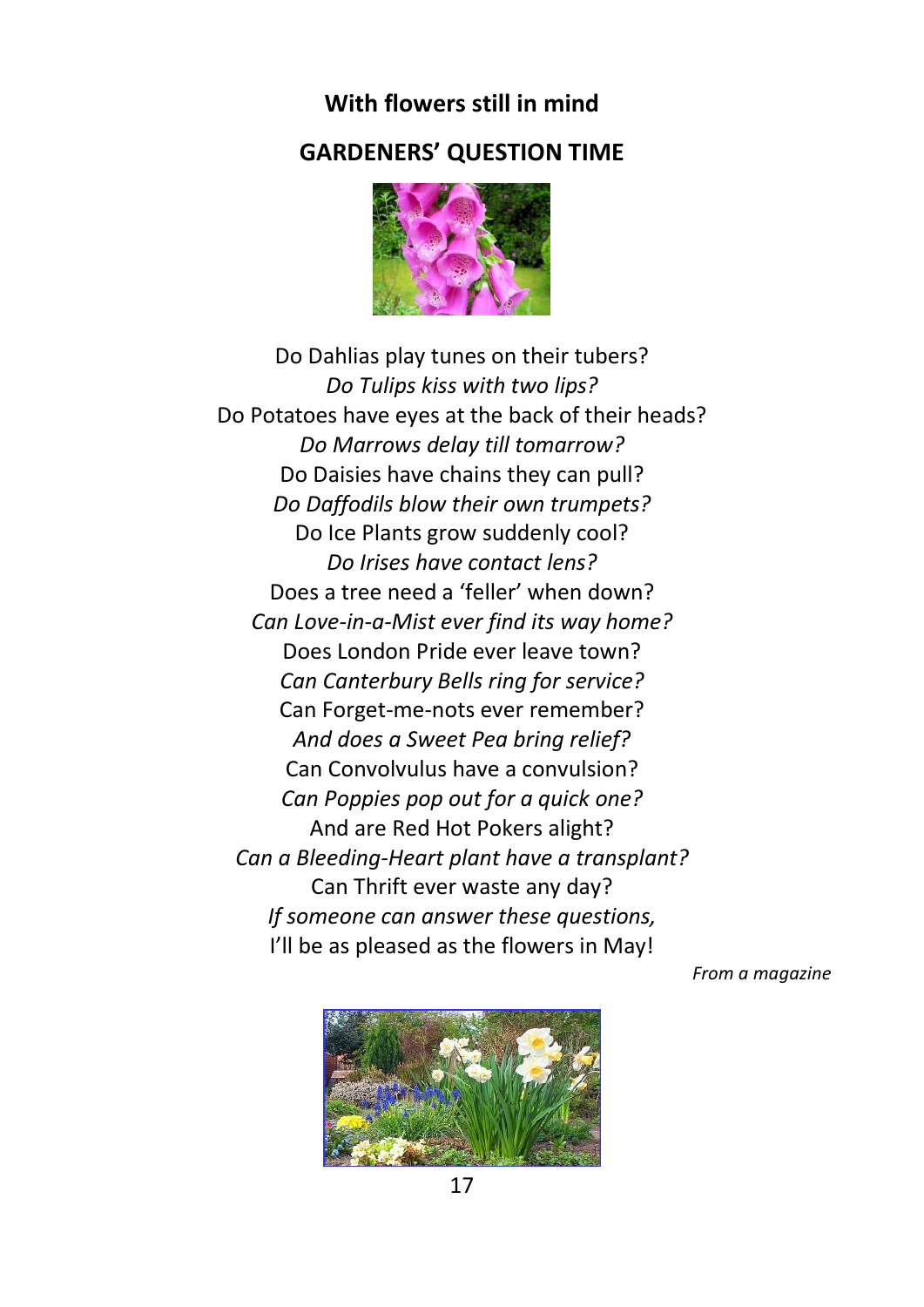## **GOODLIVING - CHRISTIAN BOOKSHOP**

20b Mill Street Bideford

- Large selection of Bibles, Hymnbooks & Books
- CDs & DVDs
- Large selection of Gifts
- Christmas and Greeting Cards
- Sunday School & Youth Group Material
- Alter Candles
- Communion Wine & Wafers

Opening hours: Monday, Tuesday, Thursday & Friday 9.30am- 4.30pm Saturday 9.30am – 4pm.

Tel; 01237 422213 e-mail **goodliving@btinternet.com**

xxxxxxxxxxxxxxxxxxxxxxxxxXxxxxxxxxxxxxxxxxxxxxxxxxxx

## **A PRAYER FOR TRINITY SUNDAY**

God, three in one and one in three, we seek you in faith and worship you. Creator, you made us in your image, Christ you saved us from our sin, Spirit, you live and move in us. All-encompassing, eternal God, Hear our prayer and give us your blessing.

Did you know that about 50 Bibles are sold every minute? It's still the world's best-selling book. More than 1 billion copies have been sold.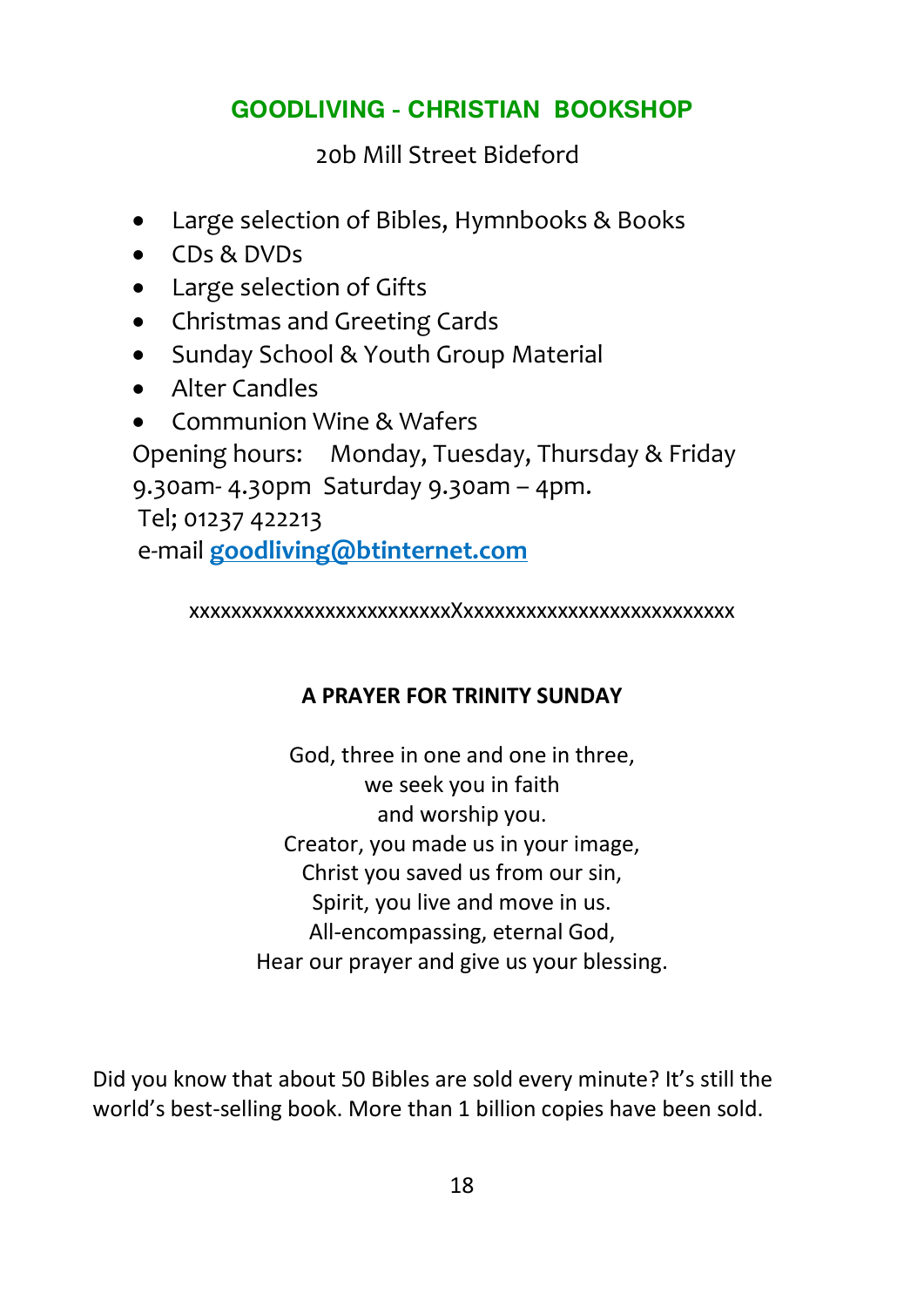# *Fun Page*

All the following are in one of these categories -

## **Desserts / Cakes / Puddings / Biscuits**

| 1.  | Cook perfectly          |  |
|-----|-------------------------|--|
| 2.  | Spicy photograph        |  |
| 3.  | Virtuous girl           |  |
| 4.  | Sounds pleasant         |  |
| 5.  | Albert's favourite      |  |
| 6.  | River sediment          |  |
| 7.  | Death by chocolate      |  |
| 8.  | Ballerina's special     |  |
| 9.  | Gabriel's way           |  |
| 10. | In perfect order        |  |
| 11. | Eve's pudding           |  |
| 12. | Somersault              |  |
| 13. | Tinkerbell's treat      |  |
| 14. | Daytime moths           |  |
| 15. | Such a little thing     |  |
| 16. | Wrong way up            |  |
| 17. | Feline with possessions |  |
| 18. | Israeli orange          |  |
| 19. | Stony cake              |  |
| 20. | Richard has acne        |  |